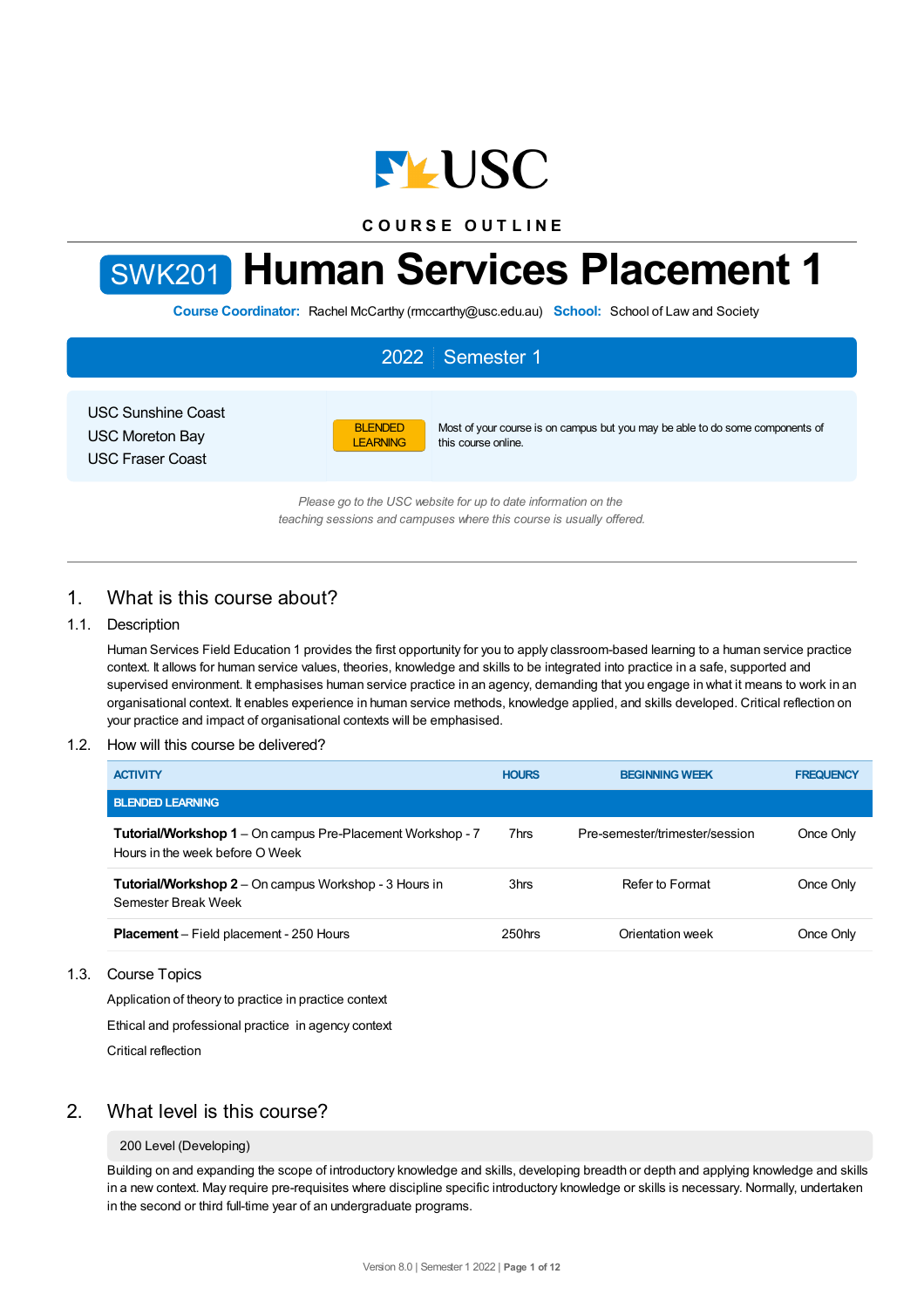# 3. What is the unit value of this course?

24 units

# 4. How does this course contribute to my learning?

| <b>COURSE LEARNING OUTCOMES</b>                                   | <b>GRADUATE QUALITIES MAPPING</b>                                      | <b>PROFESSIONAL STANDARD MAPPING</b>            |
|-------------------------------------------------------------------|------------------------------------------------------------------------|-------------------------------------------------|
| On successful completion of this course, you<br>should be able to | Completing these tasks successfully will<br>contribute to you becoming | <b>Australian Association of Social Workers</b> |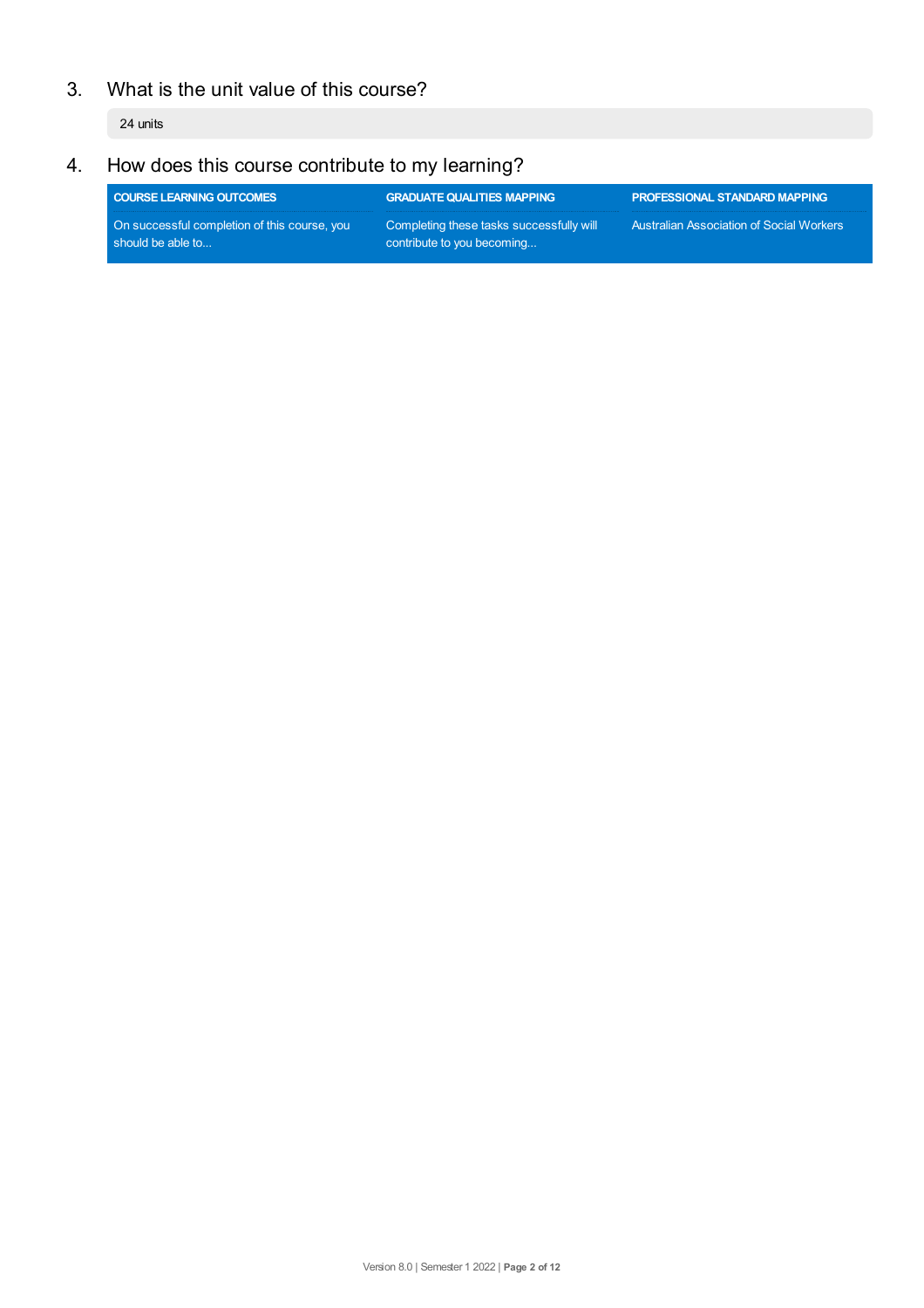| <b>COURSE LEARNING OUTCOMES</b>                                                                                                                                                         | <b>GRADUATE QUALITIES MAPPING</b>                                      | PROFESSIONAL STANDARD MAPPING                                                                                                                                                                                                                                                                                                                                                                                                                                                                                                                                                                                                                                                                                                                                                                                                                                                                                                                                                                                                                                                                                                                                                                                                                                                                                                                                                                                                                                                                                                                                                                                                                                                                                                                                                                                                                                                  |  |
|-----------------------------------------------------------------------------------------------------------------------------------------------------------------------------------------|------------------------------------------------------------------------|--------------------------------------------------------------------------------------------------------------------------------------------------------------------------------------------------------------------------------------------------------------------------------------------------------------------------------------------------------------------------------------------------------------------------------------------------------------------------------------------------------------------------------------------------------------------------------------------------------------------------------------------------------------------------------------------------------------------------------------------------------------------------------------------------------------------------------------------------------------------------------------------------------------------------------------------------------------------------------------------------------------------------------------------------------------------------------------------------------------------------------------------------------------------------------------------------------------------------------------------------------------------------------------------------------------------------------------------------------------------------------------------------------------------------------------------------------------------------------------------------------------------------------------------------------------------------------------------------------------------------------------------------------------------------------------------------------------------------------------------------------------------------------------------------------------------------------------------------------------------------------|--|
| On successful completion of this course, you<br>should be able to                                                                                                                       | Completing these tasks successfully will<br>contribute to you becoming | <b>Australian Association of Social Workers</b>                                                                                                                                                                                                                                                                                                                                                                                                                                                                                                                                                                                                                                                                                                                                                                                                                                                                                                                                                                                                                                                                                                                                                                                                                                                                                                                                                                                                                                                                                                                                                                                                                                                                                                                                                                                                                                |  |
| $\left  \cdot \right $<br>Develop, articulate, assess and evaluate<br>learning goals in a professional practice<br>setting using human services theory, skill,<br>knowledge and values. | Engaged                                                                | 1 - Values and ethics<br>1.2 - Manage ethical dilemmas and<br>issues arising in practice<br>2 - Professionalism<br>2.2 - Behave in a professional manner<br>and be accountable for all actions and<br>decisions<br>3 - Culturally responsive and inclusive<br>practice<br>3.1 - Work inclusively and respectfully with<br>cultural difference and diversity<br>3.2 - Respect and strive to understand<br>and promote the rights of Aboriginal and<br>Torres Strait Islander peoples and their<br>cultures<br>4 - Knowledge for practice<br>4.1 - Understand higher level systemic<br>influences on people with respect to area<br>of practice<br>4.2 - Understand and articulate social<br>work and other relevant theories and<br>concepts<br>4.4 - Understand and articulate how and<br>when theories, knowledge bases and<br>knowledge sources inform practice<br>5 - Applying knowledge to practice<br>5.1 - Assess and analyse needs to inform<br>practice<br>5.2 - Work collaboratively<br>5.3 - Use a range of social work methods<br>and techniques appropriate to the area of<br>practice<br>5.4 - Apply critical and reflective thinking<br>to practice<br>6 - Communication and interpersonal<br>skills<br>6.1 - Communicate with a diverse range<br>of people<br>6.2 - Communicate the details and nature<br>of the service offered to people<br>6.3 - Work with others in a team<br>environment<br>6.4 - Use information technology to<br>communicate and provide services<br>7 - Information recording and sharing<br>7.1 - Record and manage information<br>appropriately<br>7.2 - Keep and maintain information in<br>accordance with ethical principles and<br>relevant legislation<br>8 - Professional development and<br>supervision<br>8.1 - Actively participate in professional<br>supervision<br>8.2 - Engage in continuing professional<br>development |  |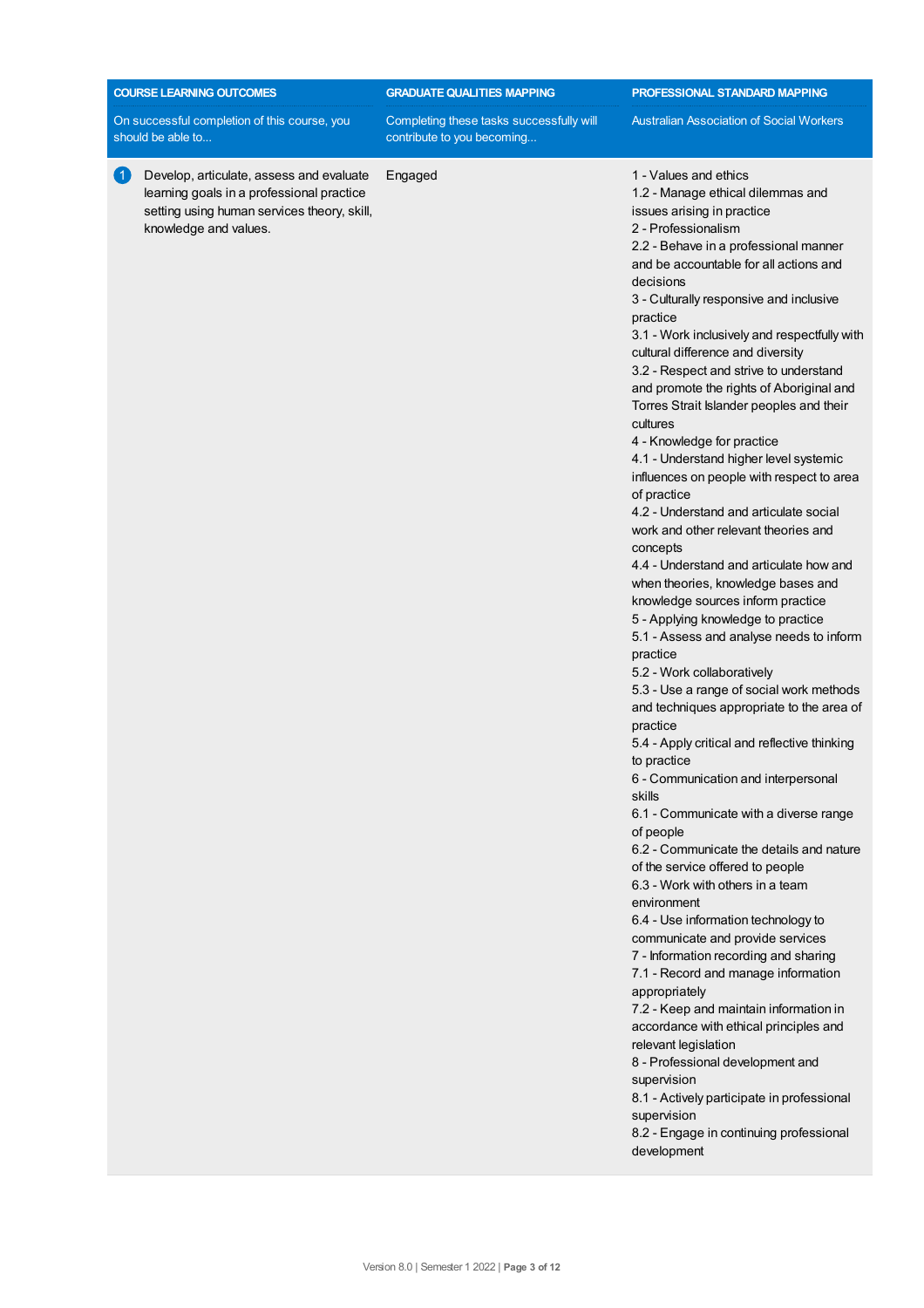| <b>COURSE LEARNING OUTCOMES</b> |                                                                                                                                                                                        | <b>GRADUATE QUALITIES MAPPING</b>                                      | PROFESSIONAL STANDARD MAPPING                                                                                                                                                                                                                                                                                                                                                                                                                                                                                                                                                                                                                                                                                                                                                                                                                                                                                                                                          |  |
|---------------------------------|----------------------------------------------------------------------------------------------------------------------------------------------------------------------------------------|------------------------------------------------------------------------|------------------------------------------------------------------------------------------------------------------------------------------------------------------------------------------------------------------------------------------------------------------------------------------------------------------------------------------------------------------------------------------------------------------------------------------------------------------------------------------------------------------------------------------------------------------------------------------------------------------------------------------------------------------------------------------------------------------------------------------------------------------------------------------------------------------------------------------------------------------------------------------------------------------------------------------------------------------------|--|
|                                 | On successful completion of this course, you<br>should be able to                                                                                                                      | Completing these tasks successfully will<br>contribute to you becoming | <b>Australian Association of Social Workers</b>                                                                                                                                                                                                                                                                                                                                                                                                                                                                                                                                                                                                                                                                                                                                                                                                                                                                                                                        |  |
| (2)                             | Demonstrate critical self-reflection on<br>your own practice, values and beliefs and<br>evaluation of human services practice<br>and your understanding of ethical<br>responsibilities | Ethical                                                                | 1 - Values and ethics<br>1.2 - Manage ethical dilemmas and<br>issues arising in practice<br>2.2 - Behave in a professional manner<br>and be accountable for all actions and<br>decisions<br>3.1 - Work inclusively and respectfully with<br>cultural difference and diversity<br>3.2 - Respect and strive to understand<br>and promote the rights of Aboriginal and<br>Torres Strait Islander peoples and their<br>cultures<br>4.1 - Understand higher level systemic<br>influences on people with respect to area<br>of practice<br>4.4 - Understand and articulate how and<br>when theories, knowledge bases and<br>knowledge sources inform practice<br>5 - Applying knowledge to practice<br>5.4 - Apply critical and reflective thinking<br>to practice<br>6 - Communication and interpersonal<br>skills<br>7 - Information recording and sharing<br>8 - Professional development and<br>supervision<br>8.1 - Actively participate in professional<br>supervision |  |
| $\left( 3\right)$               | Demonstrate integration of human<br>services theory, knowledge and skills in a<br>human services setting.                                                                              | Engaged                                                                | 4 - Knowledge for practice<br>4.1 - Understand higher level systemic<br>influences on people with respect to area<br>of practice<br>4.2 - Understand and articulate social<br>work and other relevant theories and<br>concepts<br>4.4 - Understand and articulate how and<br>when theories, knowledge bases and<br>knowledge sources inform practice<br>5.4 - Apply critical and reflective thinking<br>to practice<br>8 - Professional development and<br>supervision                                                                                                                                                                                                                                                                                                                                                                                                                                                                                                 |  |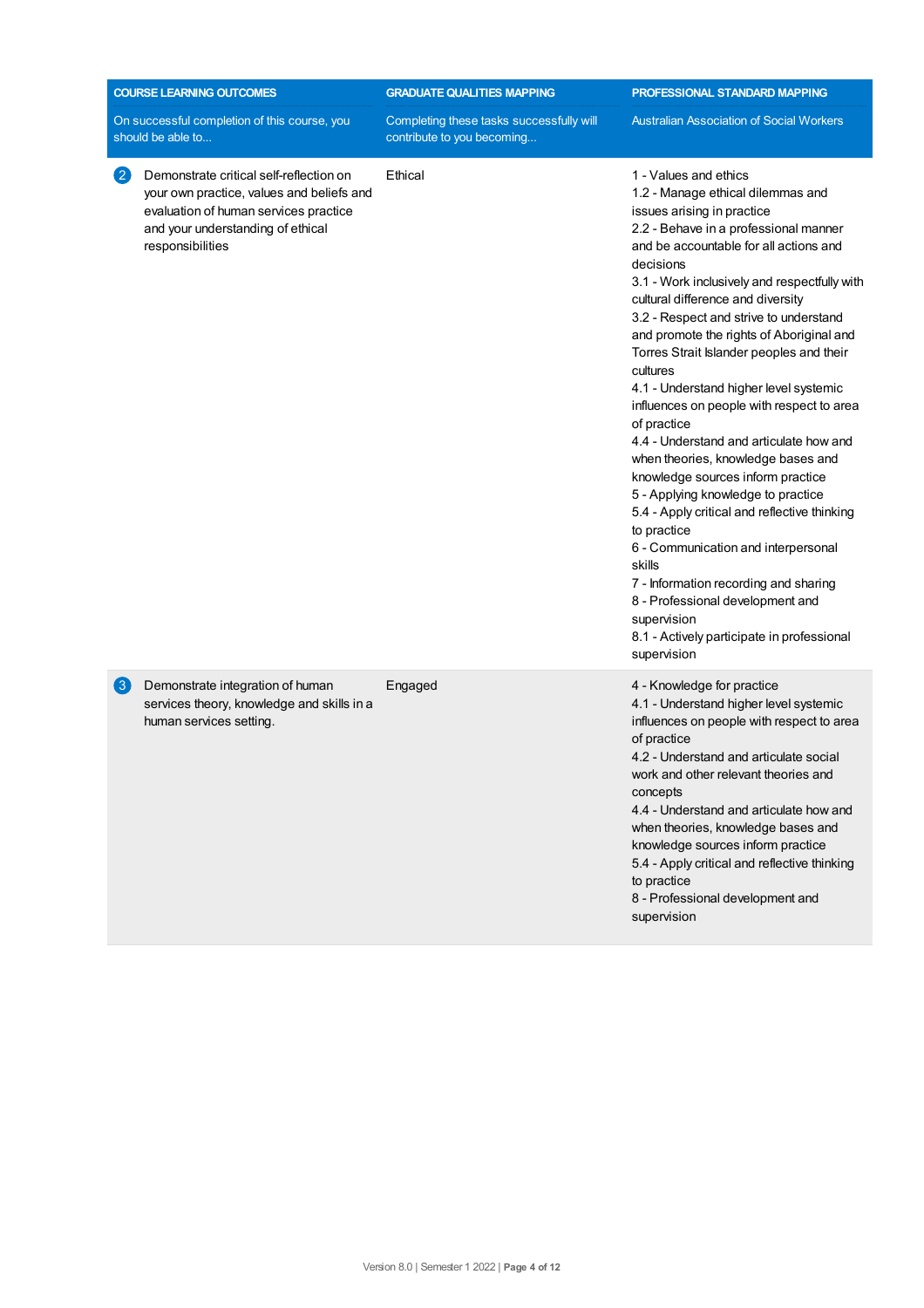| <b>COURSE LEARNING OUTCOMES</b> |                                                                                                                                                                                                                                                                                                                                                                           | <b>GRADUATE QUALITIES MAPPING</b>                                      | PROFESSIONAL STANDARD MAPPING                                                                                                                                                                                                                                                                                                                                                                                                                                                                                                                                                          |  |
|---------------------------------|---------------------------------------------------------------------------------------------------------------------------------------------------------------------------------------------------------------------------------------------------------------------------------------------------------------------------------------------------------------------------|------------------------------------------------------------------------|----------------------------------------------------------------------------------------------------------------------------------------------------------------------------------------------------------------------------------------------------------------------------------------------------------------------------------------------------------------------------------------------------------------------------------------------------------------------------------------------------------------------------------------------------------------------------------------|--|
|                                 | On successful completion of this course, you<br>should be able to                                                                                                                                                                                                                                                                                                         | Completing these tasks successfully will<br>contribute to you becoming | <b>Australian Association of Social Workers</b>                                                                                                                                                                                                                                                                                                                                                                                                                                                                                                                                        |  |
| 4                               | Articulate understanding and integration<br>of human services theory and skills in a<br>human services setting, positive,<br>respectful working relationships with<br>clients, colleagues and community<br>members, valuing of others with an<br>understanding of and sensitivity towards<br>cultural diversity, gender and disability, in<br>a group supervision setting | Engaged                                                                | 2 - Professionalism<br>3 - Culturally responsive and inclusive<br>practice<br>3.1 - Work inclusively and respectfully with<br>cultural difference and diversity<br>3.2 - Respect and strive to understand<br>and promote the rights of Aboriginal and<br>Torres Strait Islander peoples and their<br>cultures<br>5.2 - Work collaboratively<br>6 - Communication and interpersonal<br>skills<br>6.1 - Communicate with a diverse range<br>of people<br>6.2 - Communicate the details and nature<br>of the service offered to people<br>8 - Professional development and<br>supervision |  |
| 6                               | Successfully complete 250 hours of<br>human services practice in a human<br>services setting.                                                                                                                                                                                                                                                                             | Engaged                                                                | 1 - Values and ethics<br>2 - Professionalism<br>3 - Culturally responsive and inclusive<br>practice<br>4 - Knowledge for practice<br>5 - Applying knowledge to practice<br>6 - Communication and interpersonal<br>skills<br>7 - Information recording and sharing<br>8 - Professional development and<br>supervision                                                                                                                                                                                                                                                                   |  |
| (6)                             | Undertake professional practice in<br>accordance with ACWA Field Placement<br>Requirements & Code of Ethics.                                                                                                                                                                                                                                                              | Ethical                                                                | 1 - Values and ethics<br>1.1 - Practise in accordance with the<br>AASW Code of Ethics<br>2 - Professionalism<br>2.2 - Behave in a professional manner<br>and be accountable for all actions and<br>decisions<br>3 - Culturally responsive and inclusive<br>practice<br>4 - Knowledge for practice<br>5 - Applying knowledge to practice<br>6 - Communication and interpersonal<br>skills<br>7 - Information recording and sharing<br>8 - Professional development and<br>supervision                                                                                                   |  |

## 5. Am Ieligible to enrol in this course?

Refer to the USC [Glossary](https://www.usc.edu.au/about/policies-and-procedures/glossary-of-terms-for-policy-and-procedures) of terms for definitions of "pre-requisites, co-requisites and anti-requisites".

## 5.1. Pre-requisites

Completed 96 units in Program AR372 or AR303

## 5.2. Co-requisites

Not applicable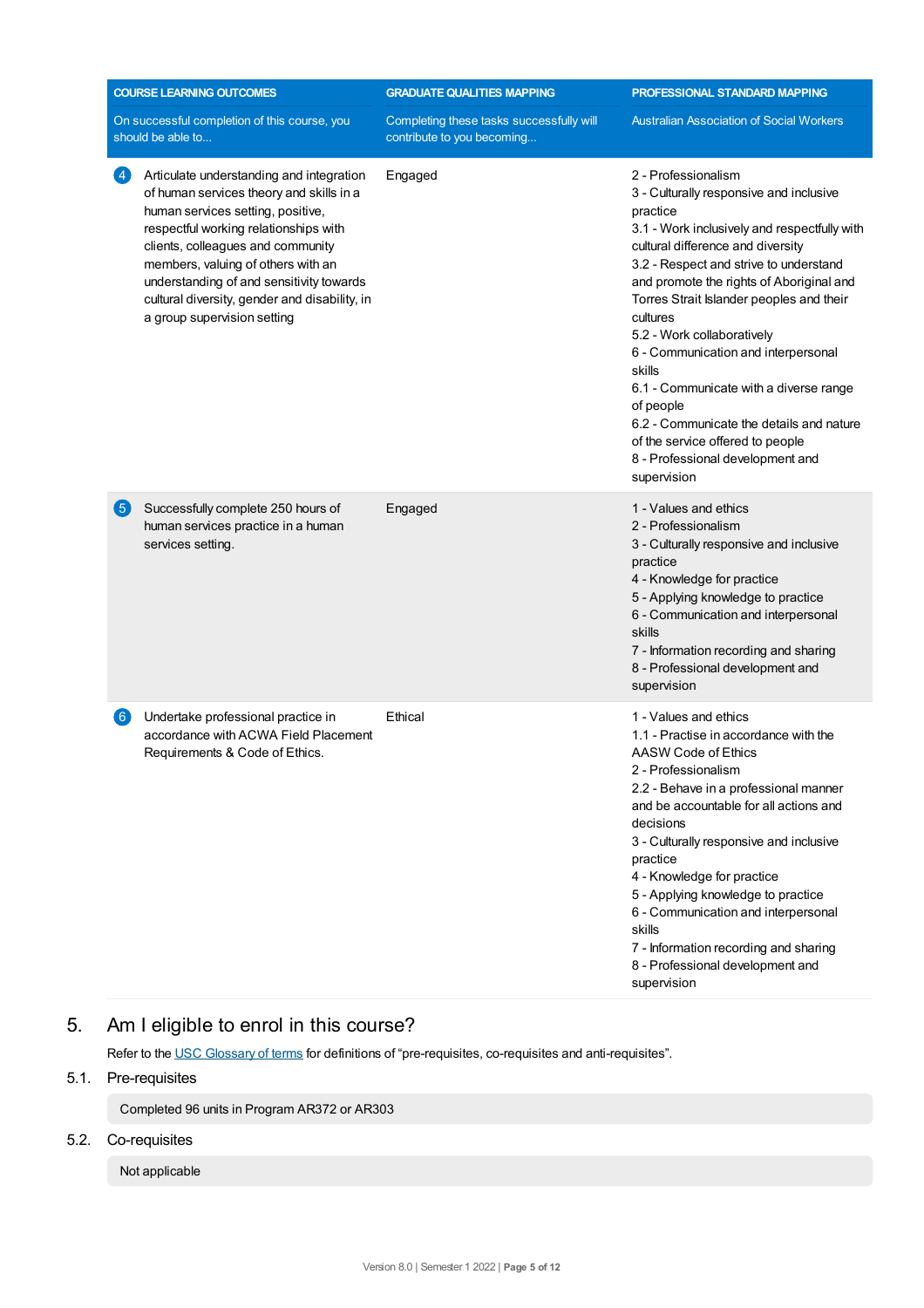#### 5.3. Anti-requisites

SCS273

#### 5.4. Specific assumed prior knowledge and skills (where applicable)

To enable enrolment in SWK201, you are required to have completed courses that have covered the process of human services skills and theories underpinning the human services framework; theoretical frameworks used to understand people in social contexts; the theoretical underpinning of group work in a Human Services setting; critical postmodernism and working with families; and the ethics and professional practice issues and legal and administrative requirements for Human Services practice.

## 6. How am Igoing to be assessed?

## 6.1. Grading Scale

## Limited Grading (PNP)

Pass (PU), Fail (UF). All assessment tasks are required to be passed for successful completion of the course.

## 6.2. Details of early feedback on progress

Feedback on process will be delivered at key points in the placement experience. Early feedback on the design of the student learning agreement assessment will be provided in the liaison meeting in the first 3- 4 weeks of placement. Mid placement review, by supervisor and student will provide early feedback on student performance at the mid-way point of placement or 125 hours.

#### 6.3. Assessment tasks

| <b>DELIVERY</b><br><b>MODE</b> | <b>TASK</b><br>NO. | <b>ASSESSMENT</b><br><b>PRODUCT</b> | <b>INDIVIDUAL</b><br>OR GROUP | <b>WHAT IS THE</b><br><b>DURATION /</b><br><b>LENGTH?</b>                                                                                                                                                                                                                | <b>WHEN SHOULD I SUBMIT?</b> | <b>WHERE SHOULD I</b><br><b>SUBMIT IT?</b> |
|--------------------------------|--------------------|-------------------------------------|-------------------------------|--------------------------------------------------------------------------------------------------------------------------------------------------------------------------------------------------------------------------------------------------------------------------|------------------------------|--------------------------------------------|
| All                            | $\mathbf{1}$       | Code of Conduct                     | Individual                    | 1 online quiz<br>completed<br>prior to pre-<br>placement<br>and<br>commencing<br>placement.<br>Professional<br>conduct<br>assessable<br>over duration<br>of placement.                                                                                                   | Refer to Format              | To be Negotiated                           |
| $\mathsf{All}$                 | $\boldsymbol{2}$   | Activity<br>Participation           | Individual                    | 10 hours,<br>comprising of:<br>7 hours of<br>pre-<br>placement<br>modules<br>and/or<br>learning<br>tasks,<br>completed<br>prior to<br>commencing<br>field<br>placement.<br>3 hours of<br>Narrative<br>Integration<br>completed<br>during mid-<br>semester<br>break week. | Refer to Format              | To be Negotiated                           |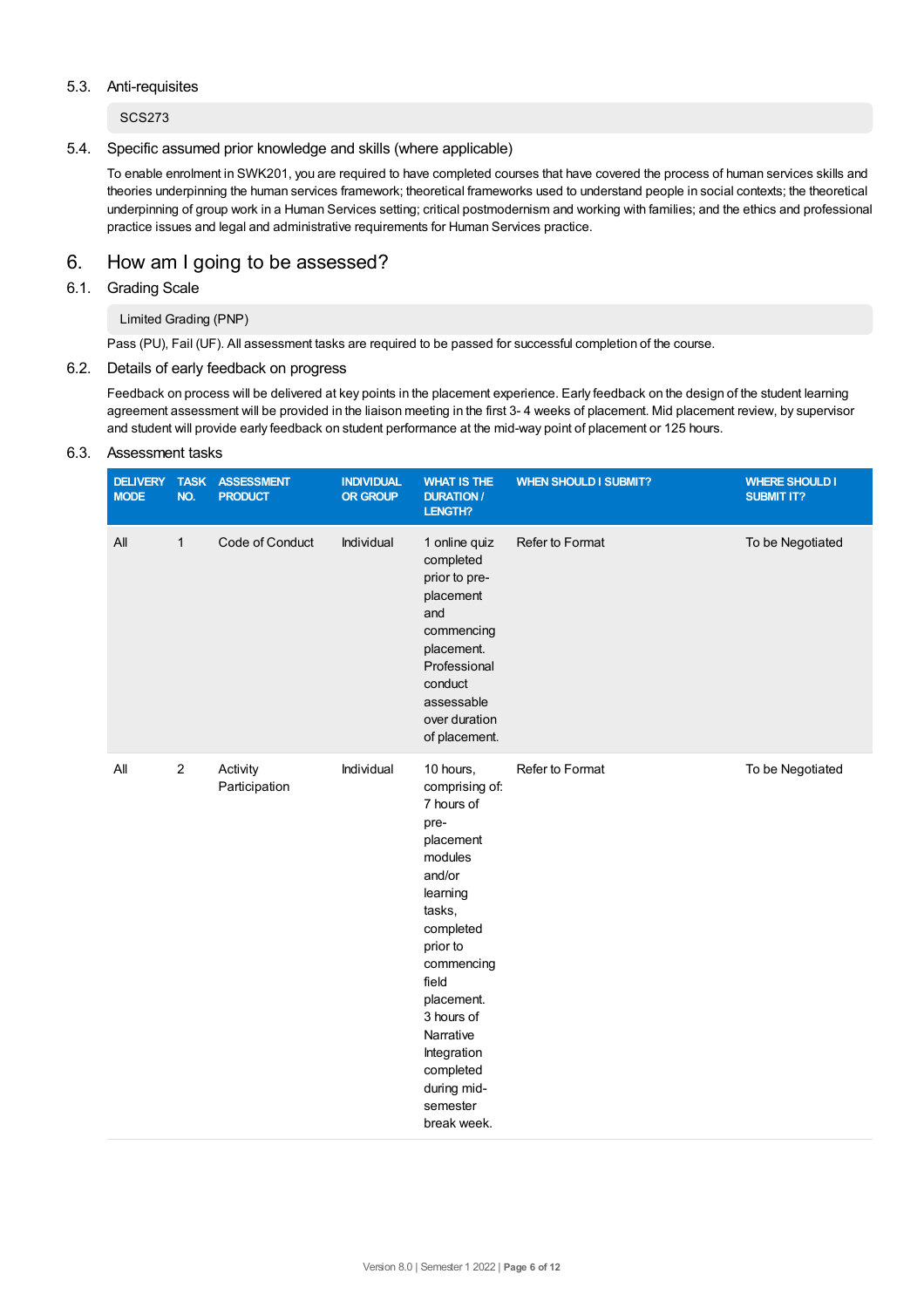| <b>DELIVERY</b><br><b>MODE</b> | <b>TASK</b><br>NO. | <b>ASSESSMENT</b><br><b>PRODUCT</b> | <b>INDIVIDUAL</b><br><b>OR GROUP</b> | <b>WHAT IS THE</b><br><b>DURATION /</b><br>LENGTH?                                                                                                                                                 | <b>WHEN SHOULD I SUBMIT?</b> | <b>WHERE SHOULD I</b><br><b>SUBMIT IT?</b> |
|--------------------------------|--------------------|-------------------------------------|--------------------------------------|----------------------------------------------------------------------------------------------------------------------------------------------------------------------------------------------------|------------------------------|--------------------------------------------|
| All                            | 3                  | <b>Written Piece</b>                | Individual                           | Completed<br>over duration<br>of placement:<br>Learning Plan<br>due week 3.<br>Mid-<br>placement<br>Learning Plan<br>due at 125<br>hours.<br><b>Final Learning</b><br>Plan at end of<br>placement. | Refer to Format              | <b>SONIA</b>                               |
| All                            | $\overline{4}$     | Case Study                          | Individual                           | 1000 words                                                                                                                                                                                         | Refer to Format              | <b>SONIA</b>                               |
| All                            | 5                  | Placement<br>performance            | Individual                           | A minimum of<br>250 hours<br>undertaken in<br>a field<br>placement<br>setting.                                                                                                                     | Refer to Format              | <b>SONIA</b>                               |

## **All - Assessment Task 1:** Code of Conduct

| <b>GOAL:</b>     | To undertake professional practice while on placement in accordance with the professional body's/bodies' Code of Ethics,<br>together with agency's code of conduct and the student code of conduct at the University of the Sunshine Coast.                                                                                                                                                                                                                                                |                                                                                     |                                     |  |  |  |
|------------------|--------------------------------------------------------------------------------------------------------------------------------------------------------------------------------------------------------------------------------------------------------------------------------------------------------------------------------------------------------------------------------------------------------------------------------------------------------------------------------------------|-------------------------------------------------------------------------------------|-------------------------------------|--|--|--|
| <b>PRODUCT:</b>  | Code of Conduct                                                                                                                                                                                                                                                                                                                                                                                                                                                                            |                                                                                     |                                     |  |  |  |
| <b>FORMAT:</b>   | Pre-placement code of conduct:<br>Online quiz must be completed prior to pre-placement workshop. Students must complete mandatory Code of Conduct<br>module before attempting the quiz. Quiz and module will be available on CANVAS.<br>Professional Conduct:                                                                                                                                                                                                                              |                                                                                     |                                     |  |  |  |
|                  | Professional conduct is assessed by all stakeholders: the student, external supervisor (where applicable), agency<br>supervisor(s) and USC liaison officer. Professional conduct is formally reviewed at three junctures: Liaison Visit, Mid-<br>placement and Final Placement meeting. However, it is assessable throughout the placement and consultations can be<br>USC placement breakdown procedure will be implemented where appropriate. Please refer to field education manual for |                                                                                     |                                     |  |  |  |
| <b>CRITERIA:</b> | No.                                                                                                                                                                                                                                                                                                                                                                                                                                                                                        |                                                                                     | <b>Learning Outcome</b><br>assessed |  |  |  |
|                  | 1                                                                                                                                                                                                                                                                                                                                                                                                                                                                                          | Behaviour that is in accordance with the professional association's code of ethics. | 26                                  |  |  |  |
|                  | 2                                                                                                                                                                                                                                                                                                                                                                                                                                                                                          | Behaviour that is in accordance with the placement agency code of conduct.          | 24                                  |  |  |  |
|                  | 3                                                                                                                                                                                                                                                                                                                                                                                                                                                                                          | Behaviour that is in accordance with the USC Student Code of Conduct.               | $\left( 2\right)$                   |  |  |  |
|                  |                                                                                                                                                                                                                                                                                                                                                                                                                                                                                            |                                                                                     |                                     |  |  |  |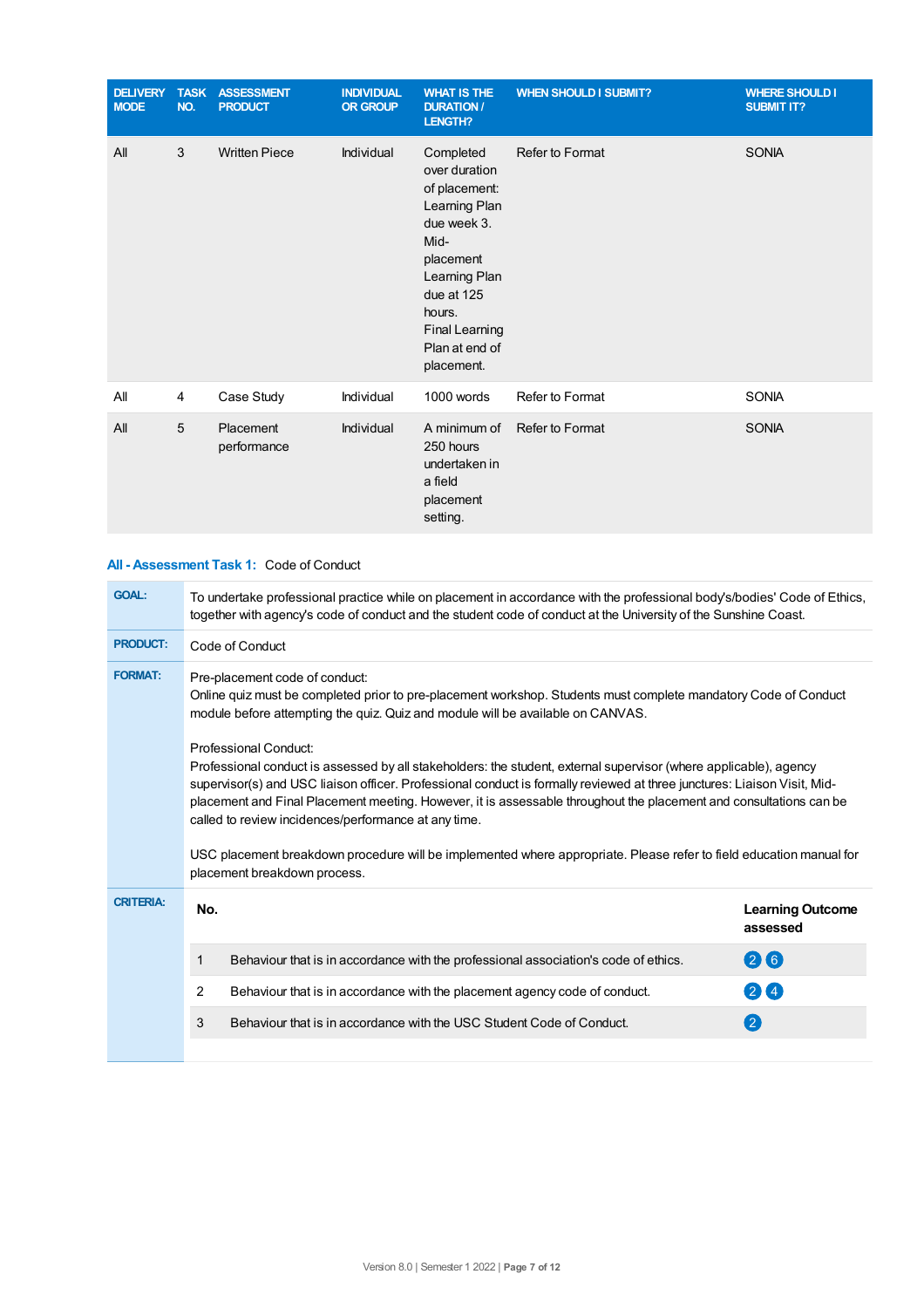## **All - Assessment Task 2:** Engagement in University-Based Structured Learning

| <b>GOAL:</b>     | To adequately prepare students to undertake learning and professional development activities in a field placement<br>organisation. To provide structured learning activities focused on integrating theory and practice in accordance with the<br>professional body's practice standards and accreditation requirements.                                                                                                                                                                                                                                                                                                                                                                                |                                                                                                                                                                     |                                     |  |  |  |
|------------------|---------------------------------------------------------------------------------------------------------------------------------------------------------------------------------------------------------------------------------------------------------------------------------------------------------------------------------------------------------------------------------------------------------------------------------------------------------------------------------------------------------------------------------------------------------------------------------------------------------------------------------------------------------------------------------------------------------|---------------------------------------------------------------------------------------------------------------------------------------------------------------------|-------------------------------------|--|--|--|
| <b>PRODUCT:</b>  | <b>Activity Participation</b>                                                                                                                                                                                                                                                                                                                                                                                                                                                                                                                                                                                                                                                                           |                                                                                                                                                                     |                                     |  |  |  |
| <b>FORMAT:</b>   | Pre-Placement Workshop:<br>Compulsory attendance at and participation in the pre-placement workshop. The workshop includes structured learning<br>activities that prepare students for undertaking field placement learning in a social work / human services professional<br>context. Students cannot commence their field placements until the pre-placement workshop requirements are completed.<br>Integration Workshop:<br>Compulsory attendance at and active participation in the mid-semester integration workshop. The workshop includes<br>structured learning activities designed to integrate theory and knowledge with practice whilst developing students'<br>reflective practice skills. |                                                                                                                                                                     |                                     |  |  |  |
| <b>CRITERIA:</b> | No.                                                                                                                                                                                                                                                                                                                                                                                                                                                                                                                                                                                                                                                                                                     |                                                                                                                                                                     | <b>Learning Outcome</b><br>assessed |  |  |  |
|                  | 1                                                                                                                                                                                                                                                                                                                                                                                                                                                                                                                                                                                                                                                                                                       | Critical reflection on placement experience.                                                                                                                        | 0000                                |  |  |  |
|                  | $\overline{2}$                                                                                                                                                                                                                                                                                                                                                                                                                                                                                                                                                                                                                                                                                          | Transfer, adapt and apply knowledge and skills in diverse contexts.                                                                                                 | 3 <sup>4</sup>                      |  |  |  |
|                  | 3                                                                                                                                                                                                                                                                                                                                                                                                                                                                                                                                                                                                                                                                                                       | Demonstrate an understanding of the organisational context of practice and the<br>application and reflection of theory and frameworks within the placement context. | $(3)$ (4)                           |  |  |  |

## **All - Assessment Task 3:** Learning Plan

| <b>GOAL:</b>    | To assess student's performance on placement. The learning goals in the plan need to focus on the domains specified in<br>assessment template.                                                                                                                                                                                                                                                                                                                                                                   |
|-----------------|------------------------------------------------------------------------------------------------------------------------------------------------------------------------------------------------------------------------------------------------------------------------------------------------------------------------------------------------------------------------------------------------------------------------------------------------------------------------------------------------------------------|
| <b>PRODUCT:</b> | <b>Written Piece</b>                                                                                                                                                                                                                                                                                                                                                                                                                                                                                             |
| <b>FORMAT:</b>  | Learning Plan:<br>The Learning Plan formalises the placement process and the goals and aims to be achieved. This document is uploaded<br>in SONIA, and discussed in a meeting with student, supervisor(s) and liaison officer.<br>Mid-placement:<br>The student and their supervisor(s) jointly review the placement thus far, and determine progress, strengths, and areas for<br>development. Areas of concern can be identified and plans to address them implemented. This document is uploaded in<br>SONIA. |
|                 | Final Learning Plan:<br>The student and their supervisor(s) evaluate the student's overall performance on placement. This document is uploaded in<br>SONIA, and discussed in a meeting with student, supervisor(s) and liaison officer.                                                                                                                                                                                                                                                                          |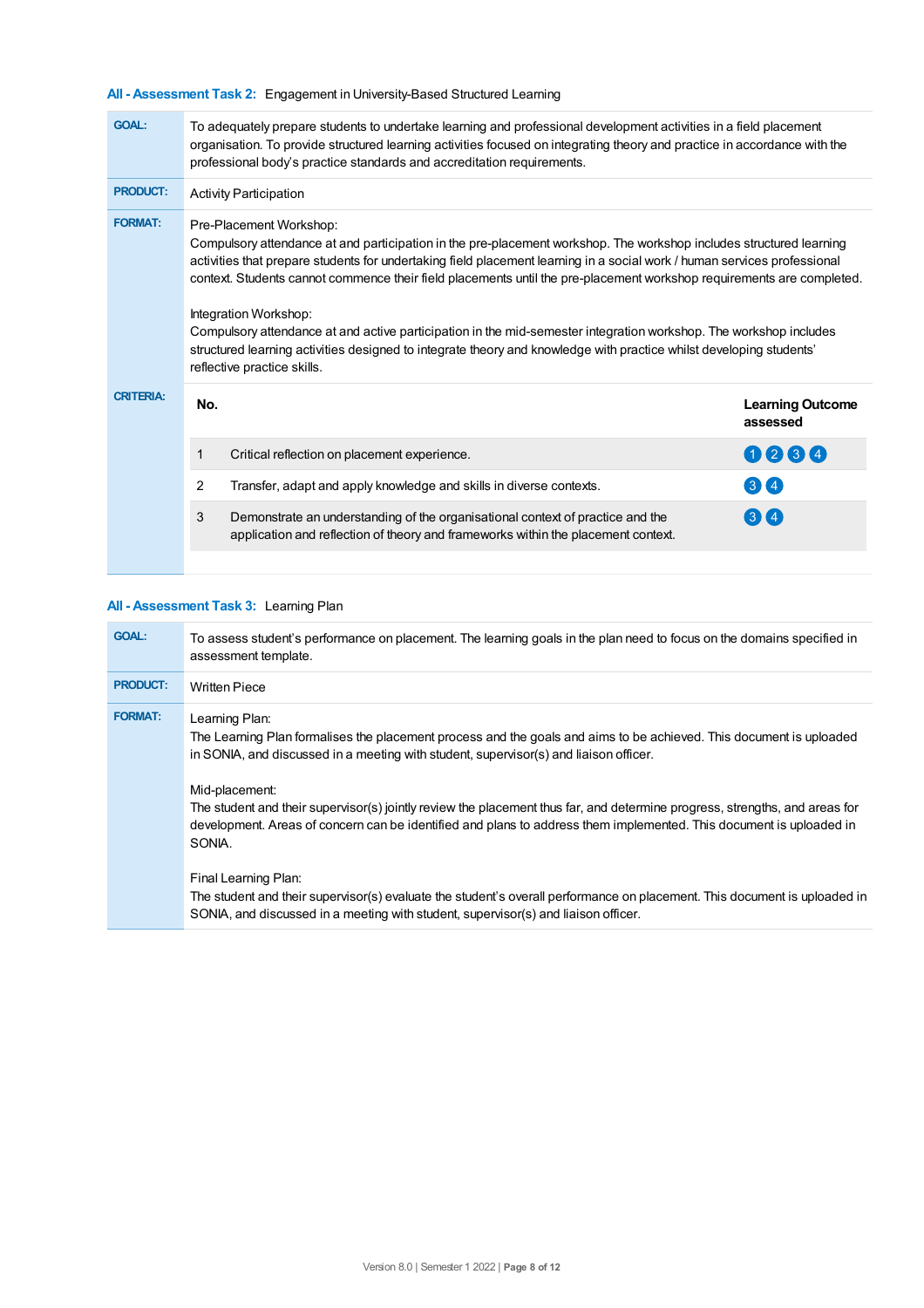| <b>CRITERIA:</b> | No.            |                                                                                                                                                                             | <b>Learning Outcome</b><br>assessed |
|------------------|----------------|-----------------------------------------------------------------------------------------------------------------------------------------------------------------------------|-------------------------------------|
|                  | 1              | Demonstrate beginning competency in applying and articulating the knowledge and skills<br>required for ethical practice.                                                    | 236                                 |
|                  | 2              | Demonstrate beginning competency in the application and articulation of professionalism.                                                                                    | $\mathbf{0}$ 26                     |
|                  | 3              | Demonstrate beginning competency in the understanding and application of knowledge<br>and skills to ensure cultural responsive and inclusive practice.                      | 4                                   |
|                  | 4              | Demonstrate beginning competency in the application of theory and methods in practice.                                                                                      | 34                                  |
|                  | 5              | Demonstrate beginning competency in understanding and application of professional<br>communication and interpersonal skills, values and knowledge in practice.              | (4)(6)                              |
|                  | 6              | Demonstrate beginning competency in the skills and commitment to Information recording<br>and sharing that align to professional and organisational standards and produces. | 266                                 |
|                  | $\overline{7}$ | Demonstrate beginning competency in a commitment to professional development and<br>supervision.                                                                            | 126                                 |
|                  |                |                                                                                                                                                                             |                                     |

## **All - Assessment Task 4:** Process Recording

| <b>GOAL:</b>     | To position yourself as a Human Services Worker (potentially within the agency or utilising a life experience) within a<br>scenario and integrate your theoretical understandings, practice skills and knowledge informing your professional practice.                                                                                                                                                                                                                                                                                                                                                                                                            |                                                                                                                                                                                           |                                     |  |
|------------------|-------------------------------------------------------------------------------------------------------------------------------------------------------------------------------------------------------------------------------------------------------------------------------------------------------------------------------------------------------------------------------------------------------------------------------------------------------------------------------------------------------------------------------------------------------------------------------------------------------------------------------------------------------------------|-------------------------------------------------------------------------------------------------------------------------------------------------------------------------------------------|-------------------------------------|--|
| <b>PRODUCT:</b>  | Case Study                                                                                                                                                                                                                                                                                                                                                                                                                                                                                                                                                                                                                                                        |                                                                                                                                                                                           |                                     |  |
| <b>FORMAT:</b>   | Reflecting on your practice scenario, critic your knowledge, skills and theoretical understanding on the impacting factors.<br>The areas that should be covered include: your observations on the interaction and understanding of the power dynamics;<br>Critical reflection on your significant learning experiences in relation to your knowledge, skills and values; how social work<br>theory informed your understanding of practice; and identify your future learning goals. To develop your process recording,<br>you will need to refer to previous courses in which such reflection has been expected, and also to read relevant material<br>provided. |                                                                                                                                                                                           |                                     |  |
|                  | There is a template for the process recording available on Sonia.                                                                                                                                                                                                                                                                                                                                                                                                                                                                                                                                                                                                 |                                                                                                                                                                                           |                                     |  |
| <b>CRITERIA:</b> | No.                                                                                                                                                                                                                                                                                                                                                                                                                                                                                                                                                                                                                                                               |                                                                                                                                                                                           | <b>Learning Outcome</b><br>assessed |  |
|                  | 1                                                                                                                                                                                                                                                                                                                                                                                                                                                                                                                                                                                                                                                                 | Demonstrate an understanding of the organisational context of practice and the<br>application and reflection of theories and frameworks within the context of your work in the<br>agency. | 34                                  |  |
|                  | 2                                                                                                                                                                                                                                                                                                                                                                                                                                                                                                                                                                                                                                                                 | Provide evidence of critical reflection and skills and knowledge developed during the<br>fieldwork placement.                                                                             | $\mathbf{1}$ (2)                    |  |
|                  | 3                                                                                                                                                                                                                                                                                                                                                                                                                                                                                                                                                                                                                                                                 | Clearly presented process recording which will be organised and logically ordered                                                                                                         | 2                                   |  |
|                  | 4                                                                                                                                                                                                                                                                                                                                                                                                                                                                                                                                                                                                                                                                 | Use of correct grammar, punctuation, spelling and clear quality of expression.                                                                                                            | $\overline{4}$                      |  |
|                  |                                                                                                                                                                                                                                                                                                                                                                                                                                                                                                                                                                                                                                                                   |                                                                                                                                                                                           |                                     |  |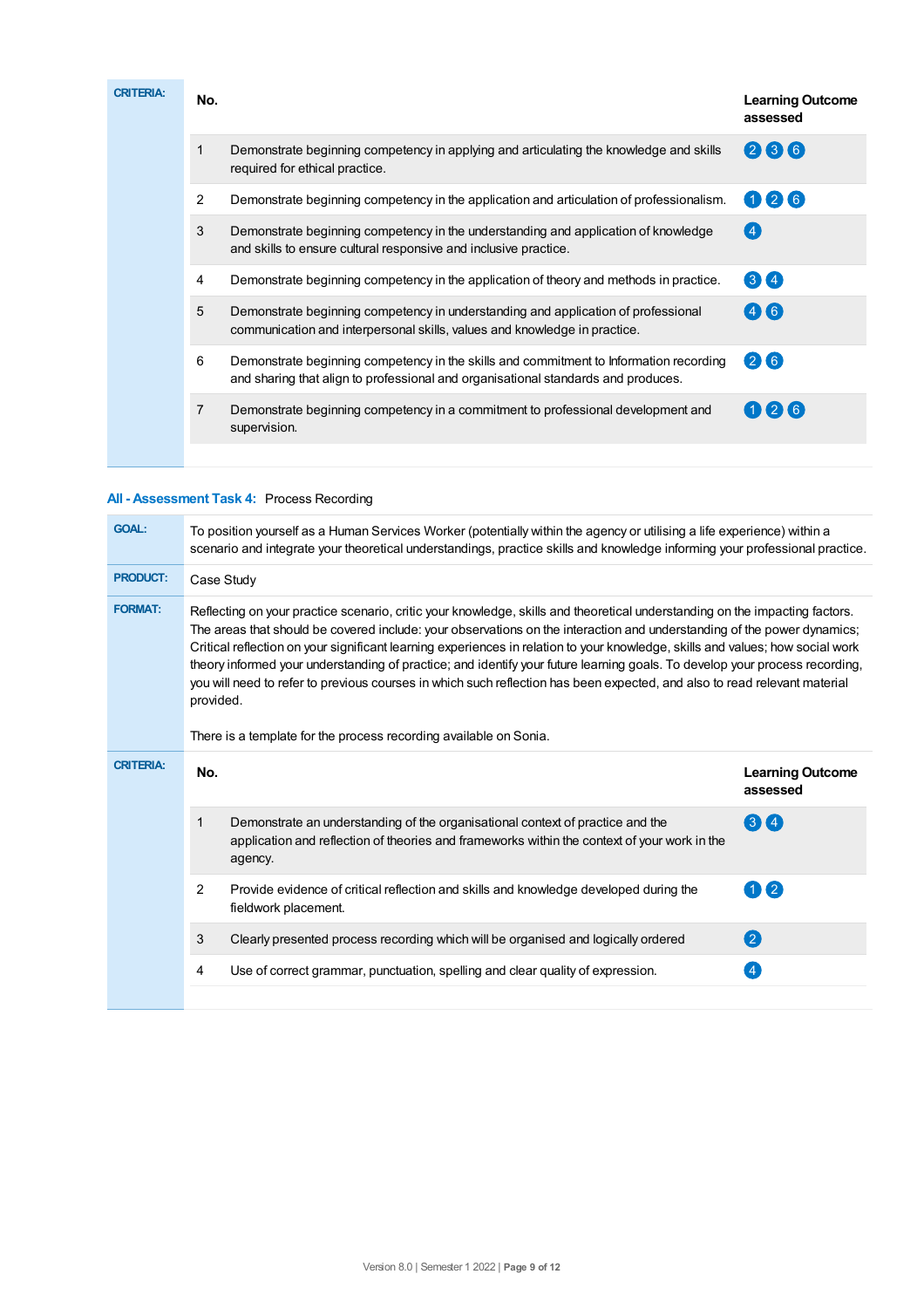#### **All - Assessment Task 5:** Placement-Based Evaluation and Record of Attendance

| <b>GOAL:</b>     | To undertake 250 hours of professional field practice in a human services context and in accordance with the practice<br>standards of the accrediting body/bodies.                                                                                                                                                                                                                                                                                                                                                                                                                                                                                                                                                                                                                                                                                                                                                                                             |                                     |  |  |
|------------------|----------------------------------------------------------------------------------------------------------------------------------------------------------------------------------------------------------------------------------------------------------------------------------------------------------------------------------------------------------------------------------------------------------------------------------------------------------------------------------------------------------------------------------------------------------------------------------------------------------------------------------------------------------------------------------------------------------------------------------------------------------------------------------------------------------------------------------------------------------------------------------------------------------------------------------------------------------------|-------------------------------------|--|--|
| <b>PRODUCT:</b>  | Placement performance                                                                                                                                                                                                                                                                                                                                                                                                                                                                                                                                                                                                                                                                                                                                                                                                                                                                                                                                          |                                     |  |  |
| <b>FORMAT:</b>   | Record of Attendance:<br>Students must keep a record of their attendance at field placement, using an Hours Verification Sheet available on SONIA.<br>This is to be regularly signed off by the nominated placement field educator or a suitable delegate. A minimum 250 hours<br>of field placement must be completed. Students must submit their record of attendance to Sonia, at the conclusion of<br>placement.                                                                                                                                                                                                                                                                                                                                                                                                                                                                                                                                           |                                     |  |  |
|                  | Placement-Based Evaluation:<br>A mid-placement report is completed by both the student and field educator/s at the half-way point of placement. The mid-<br>placement report is contained within the Student Learning Plan document. This evaluation is formative, as it provides<br>feedback and clarifies how the student is progressing at the halfway point of placement, in relation to the relevant<br>professional practice standards, individual learning goals and agency specific work and tasks. The Learning Plan with<br>completed mid-evaluation document is submitted to SONIA after 125 hours of placement.                                                                                                                                                                                                                                                                                                                                    |                                     |  |  |
|                  | A final-placement report is completed by both the student and field educator/s at the conclusion of placement. The final-<br>placement report is contained within the Student Learning Plan document along with the mid-placement report. Students<br>self- reflect on their strengths and achievements during placement as well as areas for future learning. Field Educators<br>also provide specific feedback on the student's practice and learning across the entire placement. Students are evaluated<br>against 8 specific areas of professional practice and are required to reach a competent standard for each of these<br>practice areas, which include:<br>• Value and Ethics<br>• Professionalism<br>• Cultural responsive and inclusive practice<br>• Knowledge of practice<br>• Applying knowledge to practice<br>• Communication and interpersonal skills<br>• Information recording and sharing<br>• Professional development and supervision |                                     |  |  |
| <b>CRITERIA:</b> | No.                                                                                                                                                                                                                                                                                                                                                                                                                                                                                                                                                                                                                                                                                                                                                                                                                                                                                                                                                            | <b>Learning Outcome</b><br>assessed |  |  |
|                  | Completion of the required 250 hours<br>1                                                                                                                                                                                                                                                                                                                                                                                                                                                                                                                                                                                                                                                                                                                                                                                                                                                                                                                      | 6                                   |  |  |
|                  | 2<br>Demonstration of a collaborative approach with your supervisor(s) regarding the<br>development of the learning agreement.                                                                                                                                                                                                                                                                                                                                                                                                                                                                                                                                                                                                                                                                                                                                                                                                                                 | 10 G                                |  |  |
|                  | 3<br>Demonstrated linkage between appropriate theories and knowledge with your tasks while<br>on placement.                                                                                                                                                                                                                                                                                                                                                                                                                                                                                                                                                                                                                                                                                                                                                                                                                                                    | 03                                  |  |  |
|                  | Articulation of evidence required to demonstrate achievements.<br>4                                                                                                                                                                                                                                                                                                                                                                                                                                                                                                                                                                                                                                                                                                                                                                                                                                                                                            | 00                                  |  |  |
|                  | Professionalism<br>5                                                                                                                                                                                                                                                                                                                                                                                                                                                                                                                                                                                                                                                                                                                                                                                                                                                                                                                                           | 6                                   |  |  |
|                  |                                                                                                                                                                                                                                                                                                                                                                                                                                                                                                                                                                                                                                                                                                                                                                                                                                                                                                                                                                |                                     |  |  |

## 7. Directed study hours

A 12-unit course will have total of 150 learning hours which will include directed study hours (including online if required), self-directed learning and completion of assessable tasks. Directed study hours may vary by location. Student workload is calculated at 12.5 learning hours per one unit.

## 8. What resources do I need to undertake this course?

Please note: Course information, including specific information of recommended readings, learning activities, resources, weekly readings, etc. are available on the course Canvas site– Please log in as soon as possible.

8.1. Prescribed text(s) or course reader

There are no required/recommended resources for this course.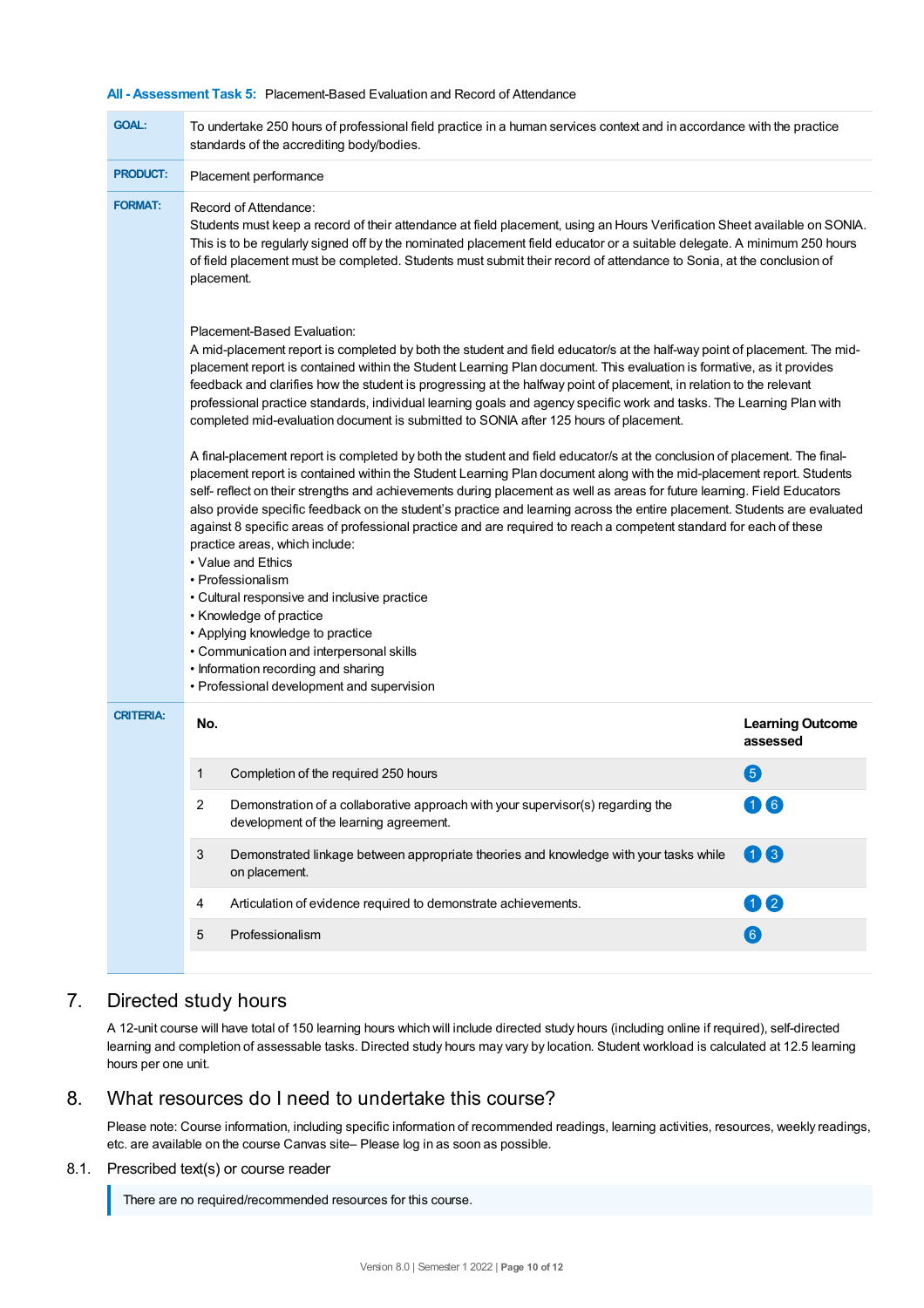## 8.2. Specific requirements

Nil

## 9. How are risks managed in this course?

Health and safety risks for this course have been assessed as low. It is your responsibility to review course material, search online, discuss with lecturers and peers and understand the health and safety risks associated with your specific course of study and to familiarise yourself with the University's general health and safety principles by reviewing the online [induction](https://online.usc.edu.au/webapps/blackboard/content/listContentEditable.jsp?content_id=_632657_1&course_id=_14432_1) training for students, and following the instructions of the University staff.

## 10. What administrative information is relevant to this course?

## 10.1. Assessment: Academic Integrity

Academic integrity is the ethical standard of university participation. It ensures that students graduate as a result of proving they are competent in their discipline. This is integral in maintaining the value of academic qualifications. Each industry has expectations and standards of the skills and knowledge within that discipline and these are reflected in assessment.

Academic integrity means that you do not engage in any activity that is considered to be academic fraud; including plagiarism, collusion or outsourcing any part of any assessment item to any other person. You are expected to be honest and ethical by completing all work yourself and indicating in your work which ideas and information were developed by you and which were taken from others. You cannot provide your assessment work to others.You are also expected to provide evidence of wide and critical reading, usually by using appropriate academic references.

In order to minimise incidents of academic fraud, this course may require that some of its assessment tasks, when submitted to Canvas, are electronically checked through Turnitin. This software allows for text comparisons to be made between your submitted assessment item and all other work to which Turnitin has access.

#### 10.2. Assessment: Additional Requirements

This course will be graded as Pass in a Limited Grade Course (PU) or Fail in a Limited Grade Course (UF) as per clause 4.1.3 and 4.1.4 of the Grades and Grade Point Average (GPA) - Institutional Operating Policy of the USC.

In a course eligible to use Limited Grades, all assessment items in that course are marked on a Pass/Fail basis and all assessment tasks are required to be passed for a student to successfully complete the course. Supplementary assessment is not available in courses using Limited Grades.

#### 10.3. Assessment: Submission penalties

Late submission of assessment tasks may be penalised at the following maximum rate:

- 5% (of the assessment task's identified value) per day for the first two days from the date identified as the due date for the assessment task.

- 10% (of the assessment task's identified value) for the third day - 20% (of the assessment task's identified value) for the fourth day and subsequent days up to and including seven days from the date identified as the due date for the assessment task.

- A result of zero is awarded for an assessment task submitted after seven days from the date identified as the due date for the assessment task. Weekdays and weekends are included in the calculation of days late. To request an extension you must contact your course coordinator to negotiate an outcome.

## 10.4. SafeUSC

USC is committed to a culture of respect and providing a safe and supportive environment for all members of our community. For immediate assistance on campus contact SafeUSC by phone: 07 [5430](tel:07%205430%201168) 1168 or using the [SafeZone](https://www.safezoneapp.com) app. For general enquires contact the SafeUSC team by phone 07 [5456](tel:07%205456%203864) 3864 or email [safe@usc.edu.au](mailto:safe@usc.edu.au).

The SafeUSC Specialist Service is a Student Wellbeing service that provides free and confidential support to students who may have experienced or observed behaviour that could cause fear, offence or trauma. To contact the service call 07 [5430](tel:07%205430%201226) 1226 or email [studentwellbeing@usc.edu.au](mailto:studentwellbeing@usc.edu.au).

#### 10.5. Study help

For help with course-specific advice, for example what information to include in your assessment, you should first contact your tutor, then your course coordinator, if needed.

If you require additional assistance, the Learning Advisers are trained professionals who are ready to help you develop a wide range of academic skills. Visit the Learning [Advisers](https://www.usc.edu.au/current-students/student-support/academic-and-study-support/learning-advisers) web page for more information, or contact Student Central for further assistance: +61 7 5430 2890 or [studentcentral@usc.edu.au](mailto:studentcentral@usc.edu.au).

#### 10.6. Wellbeing Services

Student Wellbeing provide free and confidential counselling on a wide range of personal, academic, social and psychological matters, to foster positive mental health and wellbeing for your academic success.

To book a confidential appointment go to [Student](https://studenthub.usc.edu.au/) Hub, email [studentwellbeing@usc.edu.au](mailto:studentwellbeing@usc.edu.au) or call 07 5430 1226.